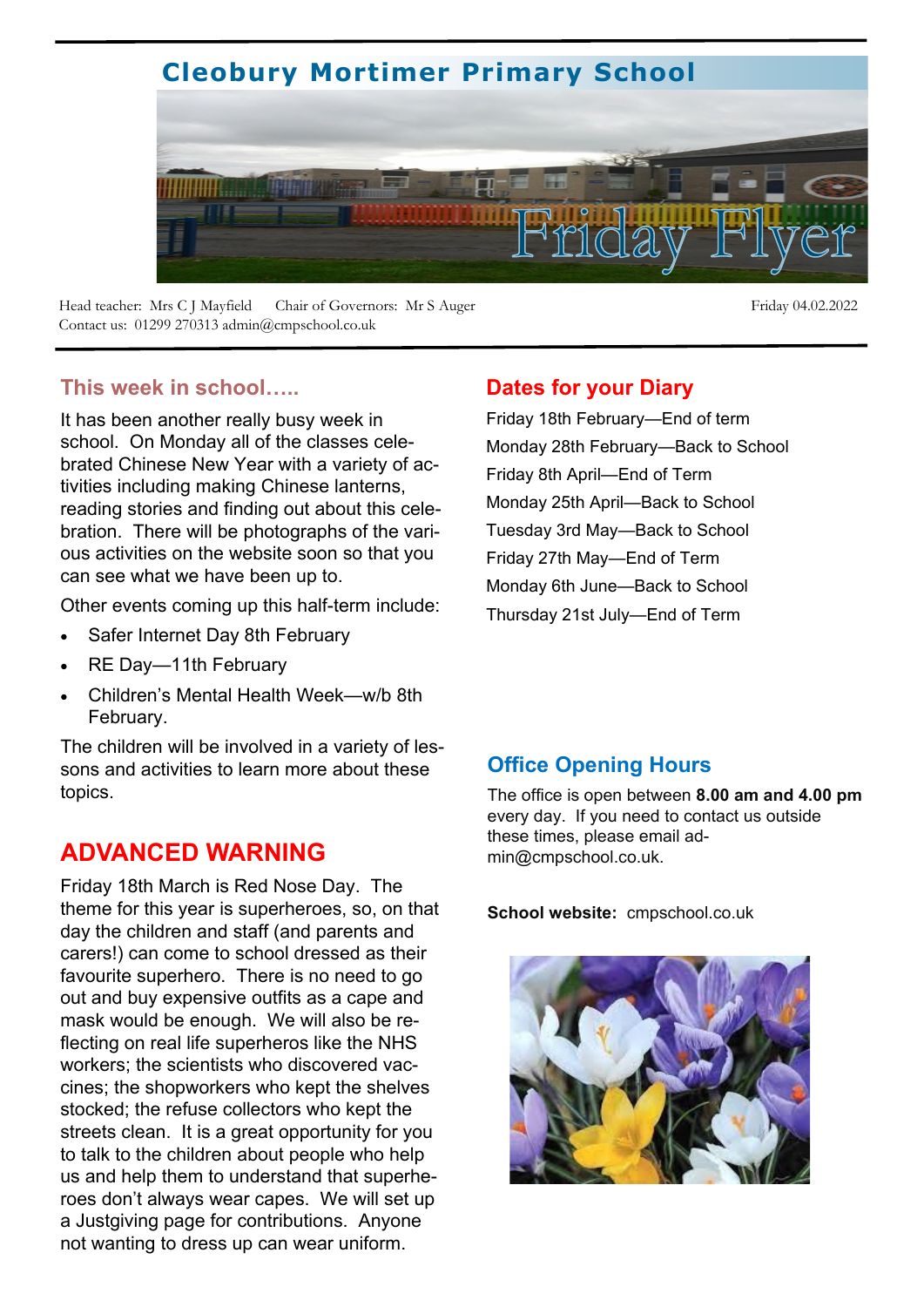# Cleobury Mortimer Primary School **Covid News**

#### **Governors**

There is a Full Governing Body meeting on Thursday next week.

We will be welcoming some new governors: Mr Nigel Hunter (Community Governor) Mr Nigel Reid (Community Governor) Mr Chris Simpson (Parent Governor) Mrs Hayley Mapp (Parent Governor) Mr Jack Martin (Staff Governor)

#### **Parents' Evenings**

Parents' Evenings this term will be on Wednesday 9th and Thursday 10th March. We will (Covid permitting) be holding the meetings in school with appropriate measures in place. Although we have tried using remote meetings for parent appointments, it would be nice to meet in person, if this is at all possible. Details for booking appointments will be sent out nearer the time.

#### Late Arrival at School

This is becoming an issue for some families. The number of children arriving after 8.50 is now considerable. I will be meeting with the Education Welfare Officer later this month and it is something we will be discussing and addressing. If you persistently bring your children to school late, you will be contacted by the Education Welfare Officer and further action may be necessary.

Although occasional late arrival is understandable, persistently arriving late is really upsetting for the children. Having to work into a room full of people can cause a lot of anxiety and is far from an ideal way to start the day.



After two weeks of 20+ cases of Covid in school we have had a welcome reduction in numbers this week. Thank you to all of those parents and carers who have been testing children regularly. This really does help to stop the infection spreading through the school community.

We will be continuing to ensure good ventilation, mask wearing in crowded spaces, good hand hygiene, catch it, bin it, kill it and enhanced cleaning around the building.

I don't want to speak too soon, but I hope we will be returning to a greater level of 'normal' after half-term.

#### **Music Lessons**

I had the great pleasure of being able to take part in a pBuzz lesson with Rabbit class last week. They are learning to play pBuzz which is a starter wind instrument. Mrs Giles from Shropshire Music Service comes down and works with them and last week I was allowed to unleash my talent. I am not reading too much into the fact that I have not been invited back. The children are so enthusiastic and wellengaged in learning to play.

Hare class are also having whole class music tuition and playing the ukulele. Again, it is a real pleasure to share their lessons and see their enthusiasm and genuine pleasure in performing.

Well done Hare and Rabbit classes.

#### **Severn Trent**

Next week Rabbit class are having a virtual workshop session with Severn Trent to learn more about where our water comes from.

#### **Chess Club**

We are hoping to start up a Chess Club after half term but we are in need of chess sets. If you have any chess sets at home (with all the pieces) and wish to donate them to school then please drop them off at the Reception area. Many thanks.